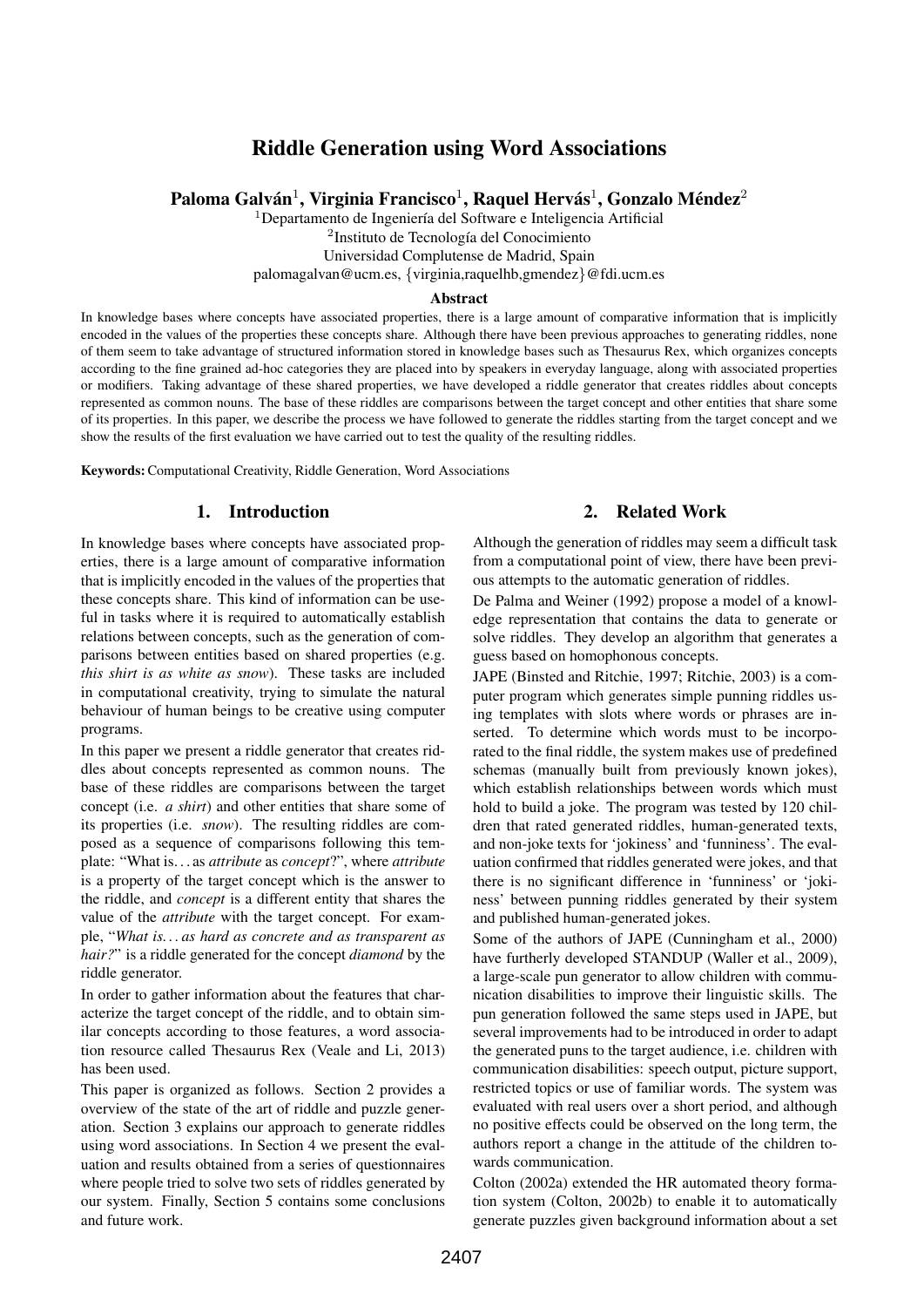of objects of interest. They generate three types of puzzles: odd one out, next in sequence and analogy puzzles. They found that the main problem with puzzle generation was ensuring the uniqueness of the concept supposed to explain the puzzle solution.

Pintér et al. (2012) propose a knowledge-lean method to generate three types of word puzzles (odd one out, choose the related word, and separate the topics) from unstructured and unannotated document collections. The difficulty of the puzzles can be adjusted. The algorithm is based on topic models, semantic similarity, and network capacity.

Guerrero et al. (2015) present a Twitter bot that generates riddles about celebrities. The model selects a celebrity, retrieves relevant traits to describe him, generates analogies between his attributes and converts such descriptions into utterances, and, finally, tweets the generated riddle and interact with users by evaluating their answers. To evaluate the riddle generation they asked 86 people to evaluate five riddles. They first asked the participants to guess the answer to the riddle. Then, they presented the correct answer and asked if they knew the person in question. The participants indicated whether they considered the quality of the riddle satisfactory and, if negative, gave the reason why it was not good. The percentage of known celebrities once the answer was presented (54.19%) indicates that the process for the selection of celebrities should be improved. The low number of correct answers (15.58%) suggests that the complexity of the generated riddles was high.

# 3. Riddle Generation Using Word Associations

The proposed riddle generator receives a common noun as an input, which is the target concept for the riddle. Using Thesaurus Rex, a database of word associations extracted from the web, the system unfolds a series of comparisons between the target concept and other concepts with similar properties in order to create the final riddle.

# 3.1. Thesaurus Rex

Thesaurus Rex (Veale and Li, 2013) organizes concepts according to the fine grained ad-hoc categories they are placed into by speakers in everyday language (*food*, *drink*, *beverage*. . . ). These categories have an associated weight that represents their relative importance for the given concept. Thesaurus Rex can show different categories for each concept and allows in turn to consult the concepts in each category. If we take as an example the concept *coffee*, some of its categories with more weight are *beverage* or *drink* and some with less weight are *seed* or *poison*. Table 1 shows some categories for coffee and their corresponding weights. Concepts in Thesaurus Rex have also associated properties or modifiers which are also accompanied by a weight indicating how strong its relation to the concept is. For example, for *coffee* some of the modifiers with more weight are *hot*, *acidic* or *stimulating*, and modifiers with less weight are *granulated* or *digestive*.

# 3.2. Riddle Generation

Table 2 shows a few examples of target concepts and how Thesaurus Rex is used to generate riddles. Taking the first

| Category   | Weight | Attribute     | Weight |
|------------|--------|---------------|--------|
| drink      | 4983   | hot           | 3900   |
| smell      | 185    | granulated    | 10     |
| beverage   | 7056   | acidic        | 2909   |
| seed       | 3      | dark          | 1144   |
| intoxicant | 14     | stimulating   | 1267   |
| liquid     | 2541   | noncarbonated | 24     |
| food       | 3322   | colored       | 696    |
| poison     |        | digestive     |        |
|            |        |               |        |

Table 1: Examples of categories and attributes (including weights) for the concept *coffee* on Thesaurus Rex

concept, *sun*, as an example, the detailed process to generate a riddle is the following:

- 1. Target concept categories. To obtain the filtered categories to which the target concept belongs, we first extract a list of all the general categories of the concept using a Thesaurus Rex query. From this list, only the  $N\%$  of categories with the highest weights are considered as candidates. The value of  $N$  is configurable. If a high  $N$  value is set, we will have in the list categories with lower weights, which are less relevant to the target concept. In the same way, we can set  $N$  to a low value, facing the risk of shortening the list to a single element. In the *sun* example, the categories with higher weights in Thesaurus Rex are *body* and *object*.
- 2. Modifier extraction. In addition to the categories, we also need a list of modifiers associated to the target concept, which is returned by a new query to Thesaurus Rex. From this list, the  $N\%$  of attributes with the highest weights are considered as candidates. For example, if our target concept is the noun *sun*, some of the most important properties extracted are: *stellar*, *hot*, *natural* and *yellow*.
- 3. Modifier selection. One of the modifiers previously obtained is randomly selected. This random selection makes the system less repetitive, as the riddles obtained for the same target concept are not always the same as if only the modifier with the highest weight were selected. For the current example, we suppose that the system has chosen the modifier *hot*.
- 4. New categories selection. Using the modifier chosen in the previous step, a new query to Thesaurus Rex is performed in order to obtain new categories that also present this modifier as a highlighted property. In order to obtain comparisons between different kinds of concepts, the new categories that match the categories obtained in step 1 are discarded. In this way, we are avoiding the comparison of the target concept with other concepts in the same category in order to obtain more creative results. In the *sun* example, the new categories selected could be *food* and *beverage*, which are categories that present the *hot* property in Thesaurus Rex.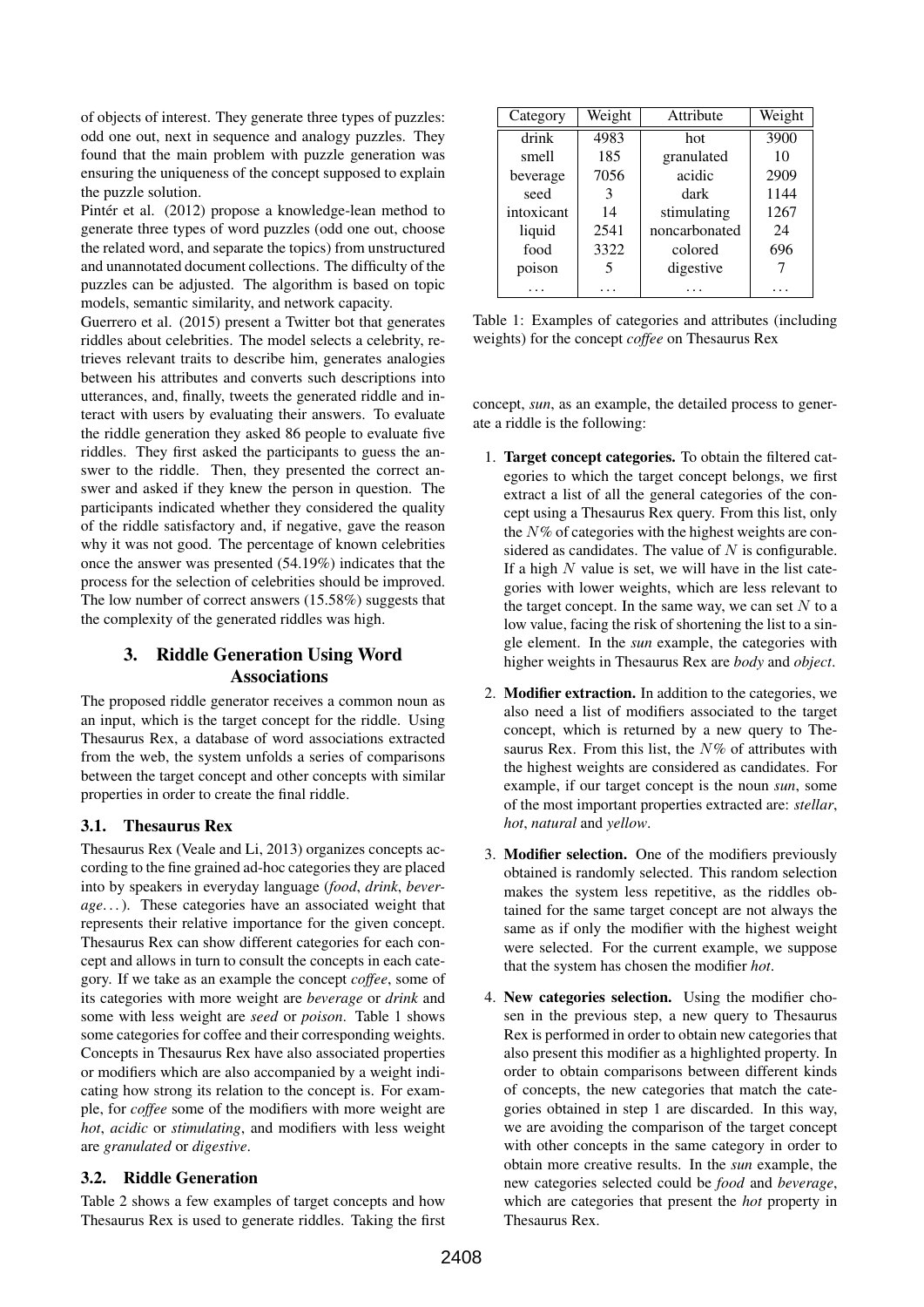| Target<br>concept | Categories       | <i>Modifiers</i>    | New categories<br>for the selected | New query    | <i><b>Obtained</b></i><br>concepts | Comparison   |
|-------------------|------------------|---------------------|------------------------------------|--------------|------------------------------------|--------------|
|                   |                  |                     | modifier                           |              | new query                          |              |
| sun               | body, object,    | stellar, hot,       | food, beverage                     | hot food     | chili, soup,                       | as hot       |
|                   | star             | natural, yellow     | $\cdots$                           |              | garlic                             | as soup?     |
| whale             | animal, mammal,  | large, migratory,   | bird, fish                         | migratory    | goose, duck,                       | as migratory |
|                   | predator         | marine, aquatic     |                                    | bird         | heron                              | as goose?    |
| diamond           | stone, material, | precious, valuable, | material,                          | hard surface | wood, wall,                        | as hard      |
|                   | $g$ em           | hard, crystalline   | surface                            |              | concrete                           | as concrete? |

Table 2: Examples of comparisons obtained to be part of the riddles. Words in bold represent the choices made for each example.

- 5. New category selection. One of the new categories obtained in the previous step is randomly selected. For the current example, *food* is supposed to be the category selected.
- 6. New query composition. A new query for Thesaurus Rex is then composed by using the new category obtained in the previous step and the modifier selected in step 3. In the current example, we will assume this new query is *hot food*.
- 7. Final concept selection. With the query composed in the previous step, we obtain a list of concepts that belong to the category selected in step 5 (*food*) and at the same time present the property selected in step 3 (*hot*). This list is usually quite extensive, so the system randomly chooses among the results that have an associated weight among the  $N\%$  of concepts with the highest weights. In our example, a possible final concept for *hot food* is *soup*.
- 8. Comparison template. With the final data obtained during this process, attribute and new concept, the template "as *attribute* as *concept*?" is filled. The result of this round is "as *hot* as *soup*?".
- 9. Riddle composition. Steps 3-8 are repeated as many times as desired, determined in the configuration of the system. In each round, a new comparison is generated and added to the final riddle. In our example, a possible riddle with three comparisons is the following:

*What is . . . ... as hot as soup? ... as stellar as a galactic nucleus? ... as yellow as a mango?*

#### 4. Evaluation

We have carried out an evaluation to test whether word associations obtained by our system provided useful information for riddle generation, and to assess the quality of the resulting riddles. In order to do that, human evaluators were asked to guess the initial concepts which were used to create the riddles. Then, we studied the rate of success obtained by the evaluators, while at the same time analyzing how many comparisons were required to obtain the correct answers in different riddles. Some issues related to ambiguity and contradiction appeared when creating the riddles, so

we decided to create two different sets of riddles to perform the evaluation.

## 4.1. Design

Ten riddles were presented to human evaluators to see if they were able to find the initial target concepts. Riddles were presented in four phases, in order to know how many comparisons were needed to solve the riddle. In the first phase a single comparison was presented, in the second phase two comparisons were presented, three comparisons in the third phase and, finally, four comparisons in the fourth phase. The evaluation was carried out using Google Forms and some personal information was collected for statistical purposes (age, gender and riddle ability).

As explained in the previous section, the comparisons used in riddles are randomly chosen. When generating riddles for the evaluation, we realized that some of the comparisons do not add new information to previous ones, or the information added was contradictory or not valid due to the polysemy of some concepts. This is the case of *coke*, which is a flavoured carbonated drink and the street name for cocaine. Our system had generated "*is as carbonated as ...*" and "*is as hard as ...*". The second comparison is obtained due to the word association "*coke - hard drug*". Examples of contradictory comparisons are mostly related to attributes with imprecise values, like size or age. For example, Thesaurus Rex categorizes the concept *dog* as both small and large depending on the context. However, if our system chooses both attributes, we would have contradictory comparisons in the riddle.

In order to carry out a more detailed evaluation, we decided to create two different riddle sets. Using the same ten concepts, but with some differences in the provided comparisons, we created an original and a curated version of the riddles. For the first set, the resulting comparisons were randomly selected. For the other set, the four most significant comparisons were manually selected among seven generated using the described process in order to avoid not valid comparisons due to polysemy or semantic contradictions. The riddles used in the evaluation can be seen in an Appendix at the end of the paper.

## 4.2. Results

Both the evaluation with the random riddles and the one with the curated versions were performed in parallel by 12 different evaluators each, making a total of 24 participants in the experiment. The order of appearance for each riddle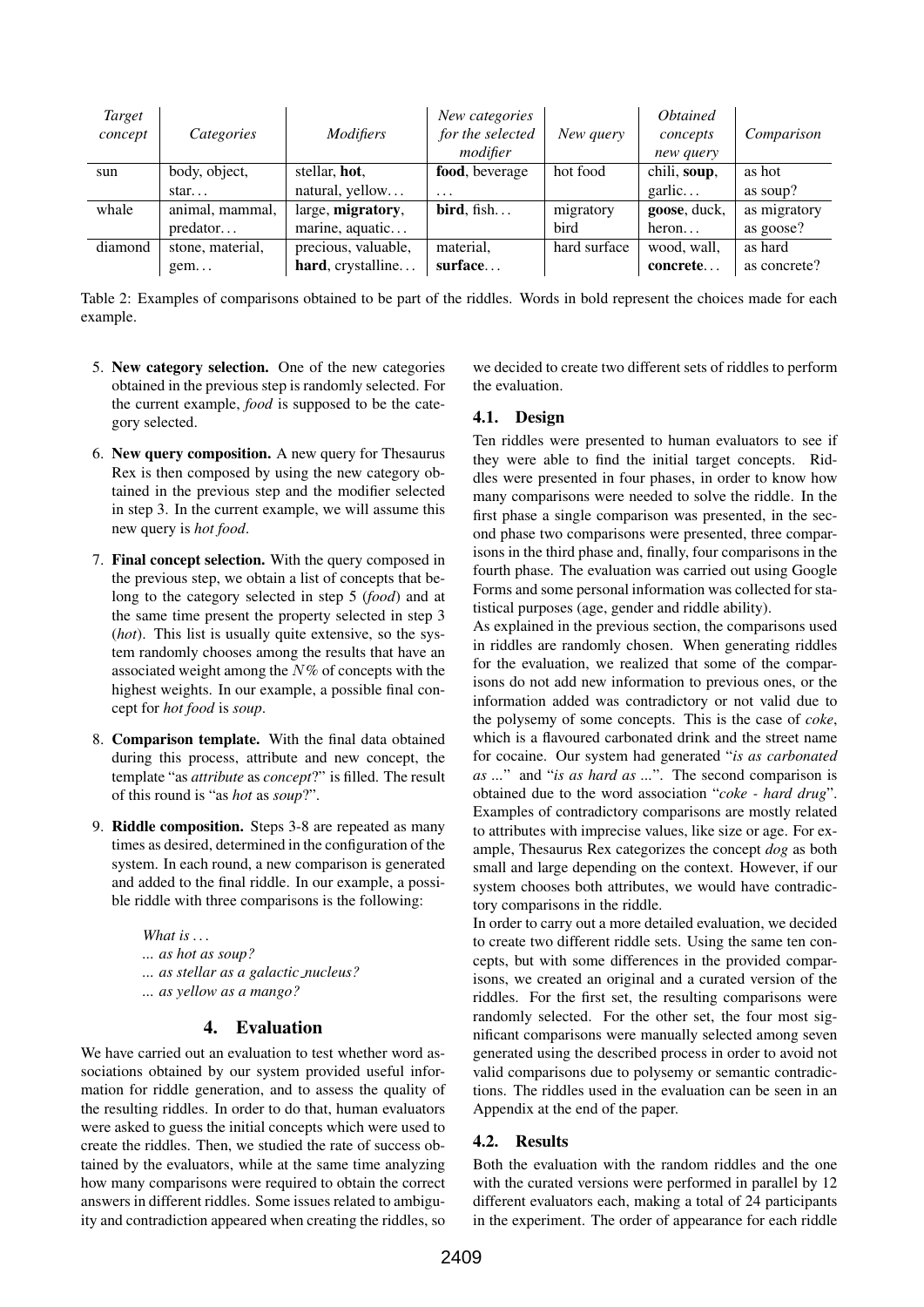| Phases  | R <sup>1</sup> | R2    | R <sub>3</sub> | R4    | R5  | R6  | R7 | R8  | R9         | R10   |
|---------|----------------|-------|----------------|-------|-----|-----|----|-----|------------|-------|
| Phase 1 | $7\%$          | 9%    | $7\%$          | 8%    | 0%  | 9%  | 0% | 8%  | 0%         | $0\%$ |
| Phase 2 | 8%             | 9%    | 67%            | $0\%$ | 33% | 25% | 8% | 7%  | $\gamma$ % | 0%    |
| Phase 3 | 8%             | 9%    | 58%            | 33%   | 50% | 92% | 8% | 67% | 9%         | 0%    |
| Phase 4 | 8%             | $0\%$ | 42%            | 7%    | 50% | 67% | 0% | 75% | $7\%$      | 0%    |

Table 3: Percentage of success for each riddle in random set

| Phases  | R1    | R2  | R3  | R4  | R5  | R6     | R7  | R8  | R9  | D     |
|---------|-------|-----|-----|-----|-----|--------|-----|-----|-----|-------|
| Phase 1 | $0\%$ | 25% | 0%  | 7%  | 0%  | 8%     | 7%  | 0%  | 33% | $0\%$ |
| Phase 2 | 33%   | 25% | 75% | 33% | 25% | 58%    | 67% | 75% | 33% | $0\%$ |
| Phase 3 | 42%   | 25% | 75% | 42% | 58% | 83%    | 75% | 75% | 67% | 8%    |
| Phase 4 | 42%   | 33% | 92% | 50% | 58% | $75\%$ | 75% | 75% | 67% | 8%    |

Table 4: Percentage of success for each riddle in curated set

| <b>Phases</b> | Random set | Curated set |
|---------------|------------|-------------|
| Phase 1       | 5%         | 10%         |
| Phase 2       | 16%        | 43%         |
| Phase 3       | 32%        | 55%         |
| Phase 4       | 28%        | 58%         |

Table 5: Percentage of guessed riddles

was fixed, so all the evaluators participating in each part of the experiment were presented exactly the same riddles. To view the results for each riddle, Tables 3 and 4 show disaggregated percentages of success for each riddle in each phase. The percentages of correctly guessed riddles in the evaluation for each phase are presented in Table 5.

#### 4.3. Discussion

The approach we have used to generate the riddles assures that all of them have a solution. In the random generation mode, all the participants of the evaluation guessed at least two riddles (5%) and thirteen at most (32.5%), with an average of eight riddles guessed (20%) per person. In the curated generation mode, the minimum amount of guessed riddles was 6 (15%) and the maximum was 24 (60%), with an average of 16.5 riddles guessed (41.3%) per person. The aim is not to get all the riddles solved, which would indicate that they are too easy.

As shown in Table 5 the results of the curated version of the riddles are significantly better than the ones of the random version. So, it is evident that a special selection of comparisons is needed in some cases.

Regarding the number of comparisons needed to guess the correct answer, a curious fact can be seen in Table 5. With just a single comparison, there is almost no chance of guessing the target concept. In most cases, people answer at random because there are lots of concepts that share the presented attribute. When providing two comparisons, users are able to multiply by four the number of correct guesses. When they are provided three comparisons, in the case of randomly chosen comparisons, they reach their maximum rate of success. In the case of manually selected comparisons, they guess 55% of riddles, which is almost the maximum success, because the difference with the last phase, where four comparisons are provided, is almost negligible. At a more detailed level, Tables 3 and 4 shows that R10 has, in the best case scenario, a success rate of 8%. This is due to the fact that the attributes selected are not specific enough and there is a large amount of common properties with other concepts. In this example, the concept was *aircraft* and the attributes selected were: *mechanical*, *fast*, *mobile* and *complicated*. However, the third concept, *sun*, in the fourth phase of the curated set, had a success rate of 92%, as shown in Table 4. The reason for this is that the attributes selected for this concept were much more specific. For instance, an attribute that not many concepts share is *stellar*, which combined with *yellow*, *hot* and *central* limits the possible answers for this riddle.

From the point of view of the success rate in each set, in the last phase of the random set (Table 3), sometimes the percentage of correct answers decreases slightly. The reason for this, as explained by the participants in the evaluation, is that sometimes the last hints were contradictory, and users were confused and ended up changing their answer in the last attempt. However, in the curated set (Table 4), only R6 presents a decrease of the success rate in the last phase. This means that the last comparison in this case was confusing for some of the evaluators.

## 5. Conclusions and Future Work

An automated mechanism for riddle generation using Thesaurus Rex, a resource based on word associations, has been presented. Following the described process to generate the riddles, the subsequent evaluation points out that the word associations obtained by our system are useful for generating these riddles. However, the evaluation also shows that a manual selection of comparisons is useful because confusing comparisons may be generated when the target of the riddles is a polysemic concept or presents some contradictory attributes. Therefore, it is necessary to develop some mechanisms to select only the modifiers related to the sought meaning of the target concept, and consider in a special way attributes with imprecise values.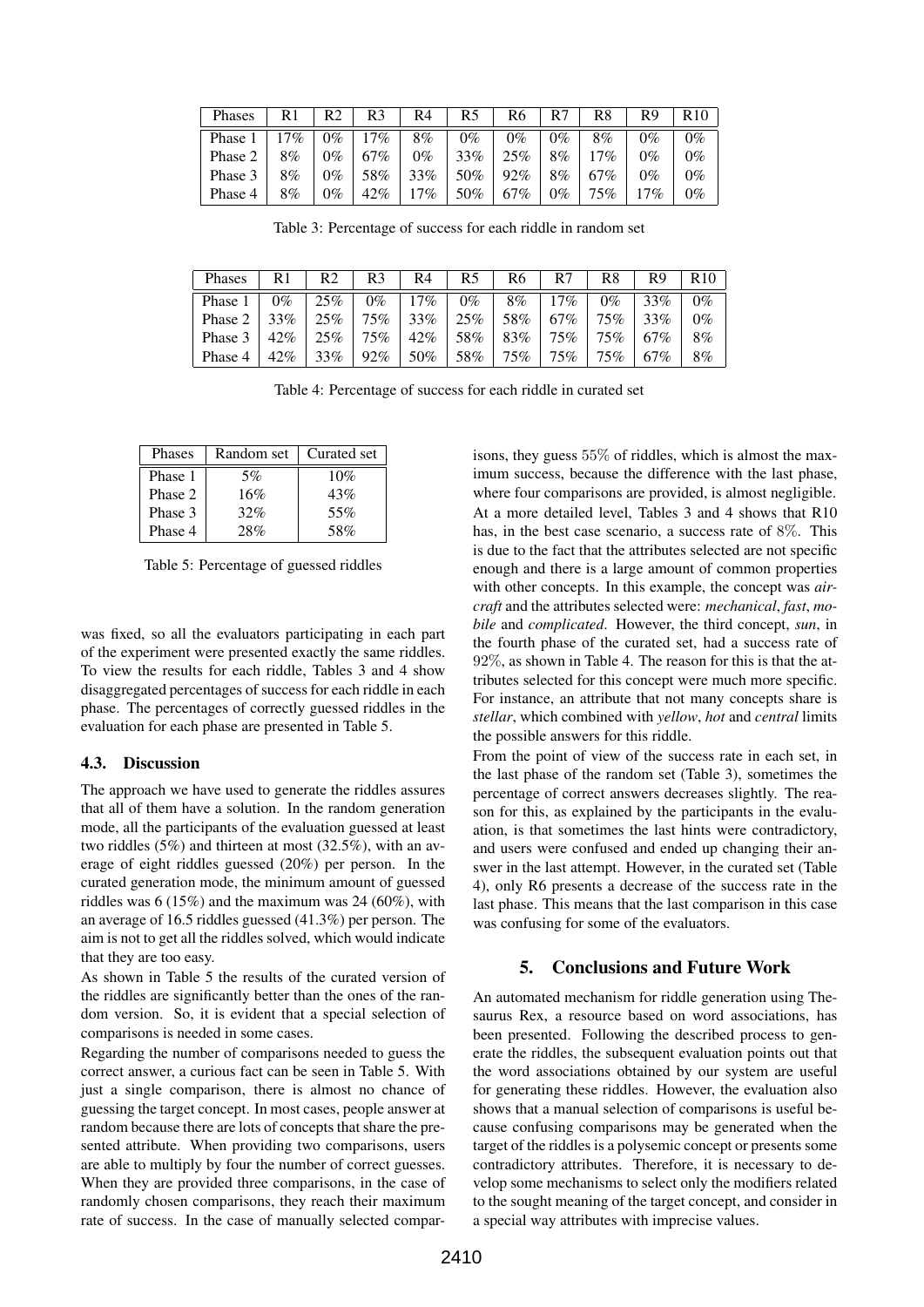The results of the evaluation also suggest that the order in which the comparisons are provided is relevant in order to solve the riddle using less comparisons, so it may be useful to analyze the discriminating power of each attribute, so that the complexity of the riddles can be controlled. If this information is available, the system could select first (or last) the most discriminating attributes of the concept automatically. The underlying idea is that the higher the discriminating power of the attribute, the easier the riddle, as more concepts are excluded from the possible answers. Depending on the desired difficulty of the riddle, we can play with the order of the attributes according to their discriminating power.

As seen during evaluation, to make better guesses three or more comparisons are generally needed. In the future, we will evaluate with five or more comparisons to determine an optimal number in order to have riddles that are not impossible to guess, while at the same time are not too obvious. In addition, we would like to include riddles created by humans in future evaluations, so we can assess whether our riddles are easier or more difficult in comparison, and if they are considered natural in comparison with humanmade ones.

In the future, we will explore the possibility of developing more creative riddles, for example with rhymes and a more elaborated selection of attributes and concepts.

One of our main concerns when developing the described riddle generator is the practical application for the resulting system. Currently, we are using a similar approach to generate rhetorical figures, such as analogies, similes and metaphors. In this case, instead of hiding the target concept and making the user guess it, the similarities between the two concepts are explored in order to create tropes that are as evocative and meaningful as possible. Hence, one of our current goals with riddle generation is to study the relationship between concepts through shared properties to gain a deeper insight that helps us generate better linguistic resources.

Another research line where we are starting to explore the applicability of the described techniques is accessibility, and more specifically, text simplification and text generation for users with cognitive disabilities. Other authors have already reported on the use of riddles to allow children with communication difficulties to develop their linguistic skills (Manurung et al., 2008). Following this idea, we aim at exploring the way in which riddles can be incorporated in the life of people with communication disabilities, supported, in addition, with the use of pictographs.

## 6. Acknowledgements

This work is funded by ConCreTe. The project Con-CreTe acknowledges the financial support of the Future and Emerging Technologies (FET) programme within the Seventh Framework Programme for Research of the European Commission, under FET grant number 611733.

## 7. References

Binsted, K. and Ritchie, G. (1997). Computational rules for generating punning riddles. *Humor - International Journal of Humor Research*, 10(1):25–76.

- Colton, S. (2002a). Automated puzzle generation. In *Proceedings of the AISB'02 (Symposium on AI and Creativity in the Arts and Science)*.
- Colton, S. (2002b). *Automated Theory Formation in Pure Mathematics*. Springer series on distinguished dissertations.
- Cunningham, H., Maynard, D., and Tablan, V. (2000). JAPE: a Java Annotation Patterns Engine (Second Edition). Research Memorandum CS–00–10, Department of Computer Science, University of Sheffield, November.
- De Palma, P. and Weiner, E. (1992). Riddles: accessibility and knowledge representation. In *Proceedings of Coling'92*, pages 1121–1125.
- Guerrero, I., Verhoeven, B., Barbieri, F., Martins, P., and Pérez y Pérez, R. (2015). Theriddlerbot: A next step on the ladder towards creative twitter bots. In *Proceedings of the Sixth International Conference on Computational Creativity*, pages 315–322.
- Manurung, R., Ritchie, G., Pain, H., Waller, A., O'Mara, D., and Black, R. (2008). The construction of a pun generator for language skills development. *Applied Artificial Intelligence*, 22(9):841–869.
- Pintér, B., Voros, G., Szabo, Z., and Lorincz, A. (2012). Automated word puzzle generation using topic models and semantic relatedness measures. In *Joint Conference on Mathematics and Computer Science (MACS), Siofok, ´ Hungary*.
- Ritchie, G. (2003). The jape riddle generator: technical specification. EDI-INF-RR 0158, School of Informatics, University of Edinburgh.
- Veale, T. and Li, G. (2013). Creating similarity: Lateral thinking for vertical similarity judgments. In *Proceedings of the 51st Annual Meeting of the Association for Computational Linguistics*, pages 660–670.
- Waller, A., Black, R., O'Mara, D. A., Pain, H., Ritchie, G., and Manurung, R. (2009). Evaluating the standup pun generating software with children with cerebral palsy. *ACM Transactions on Accessible Computing*, 1(3):16:1– 16:27.

## Appendix: Evaluation Riddles

The complete list of riddles used in the evaluation is presented in Table 6. The first column, *Riddle*, shows the position of the riddle in the evaluation, and refers to the riddles shown in Tables 3 and 4. The second column, *Word*, shows the target concept that had to be guessed by the users. In the third column, *Random riddle*, we show the sequence of clues, in the form of riddles, that were given to the users to guess the target word in the random version of the evaluation. Finally, in the last column, *Curated riddle*, we show the sequence of clues that were provided to the users in the curated version of the evaluation.